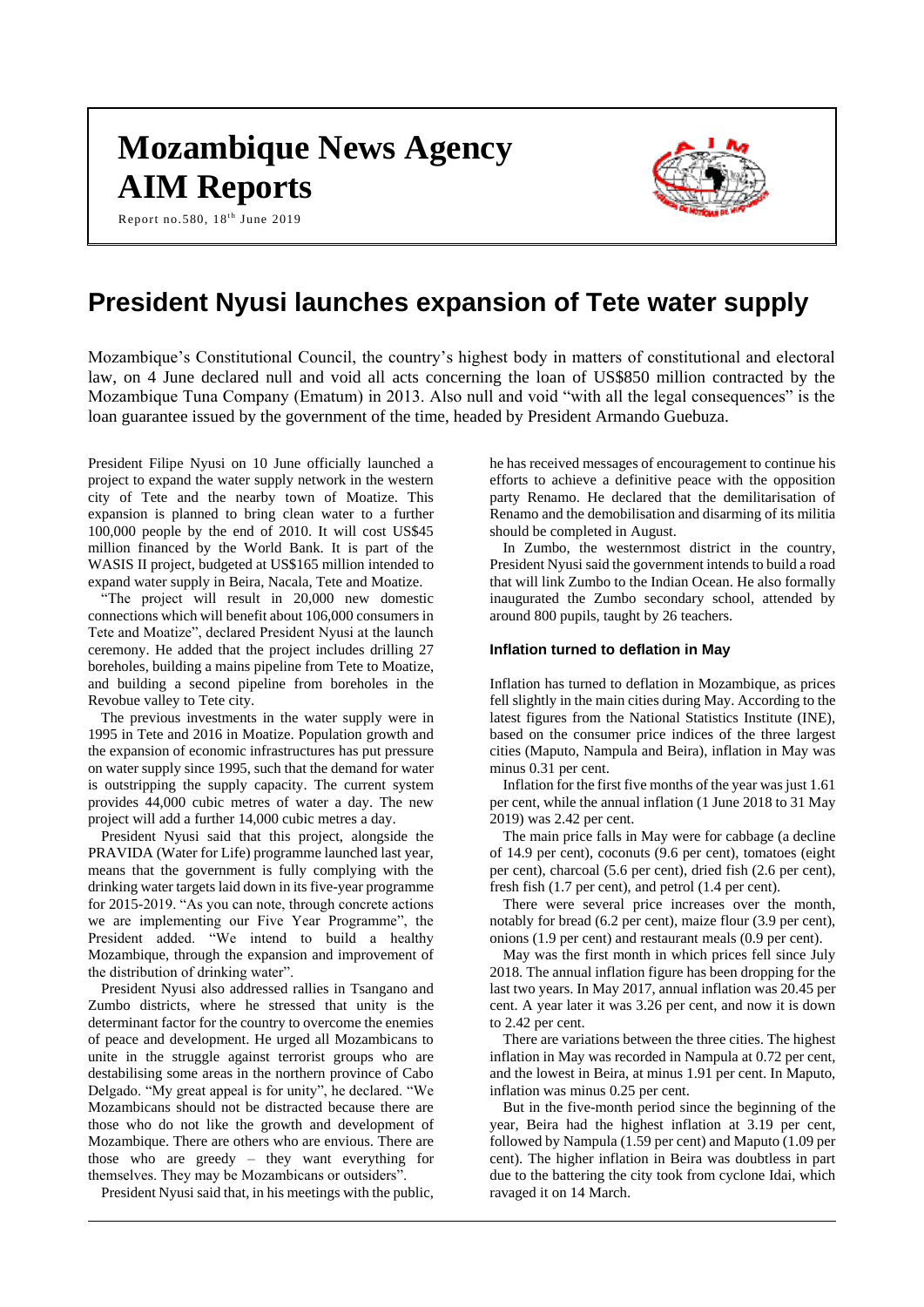# **Government and World Bank supporting irrigation**

The Mozambican government and the World Bank are to invest US\$57 million on the Project for the Development of Small Scale Irrigation and Market Access (IRRIGA).

Of this sum, US\$55 million results from a grant approved by the World Bank in June 2018 for this project which will benefit 40,000 households in the central provinces of Manica, Sofala and Zambezia and the northern province of Nampula.

At the official launch of the project in Maputo on 14 June, Agriculture Minister Higino de Marrule said it will accelerate agricultural development. It will cover 5,500 hectares of irrigated land – 2,500 hectares of which will be rehabilitated irrigation schemes, while 3,000 hectares will be newly irrigated land. Also under this project, 200 government staff and 100 service providers, including NGOs, will be trained in the planning and provision of agricultural services.

The World Bank country director for Mozambique, Mark Lundell, said that financing IRRIGA is part of the Bank's actions to support the country in diversifying its economy and agricultural marketing. "The World Bank has already financed various agricultural development projects in Mozambique", Lundell said, "but with regard to irrigation, the first project in the last eight years was the project for the development of sustainable irrigation (PROIRRI), to the sum of over \$70 million, with the participation of the Japanese government".

He explained that IRRIGA intends to improve the work begun by PROIRRI, contributing to expanding the area under irrigation and increasing productivity. He added that the project also includes critical activities seeking to transform subsistence agriculture into market-oriented agriculture. "This includes training and supporting producers through matching grants so as to boost cultivation, production, productivity, added value and marketing", Lundell said.

He also expected the project to contribute to reducing chronic malnutrition in beneficiary provinces. "IRRIGA will promote the production and consumption of crops with high energy, vitamin and mineral content, such as rice and vegetables", said Lundell. "The training programmes envisaged will include aspects concerning food and nutrition that will allow the families of farmers to maximise the nutritional benefits of their products".

# **World Bank support for post-cyclone water services**

The World Bank on 14 June approved a grant of US\$75 million from its Crisis Response Window as additional funding for the "Water Services and Institutional Support Project", currently under implementation in Mozambique.

According to a World Bank press release, this money "will primarily be utilised in support of water-related emergency recovery efforts". The funds will go towards water systems in cities and towns affected by cyclones Idai and Kenneth in March and April, including Beira, Dondo, Tete, Moatize, Nampula, Quelimane, Mocuba and Nacala.

"The project will fund water production and distribution infrastructure in the cyclone-affected cities, including expansion and refurbishment of wellfields, intake, and water treatment facilities, network rehabilitation and expansion, as well as leakage control systems to optimize the water supply service provision", said the release. "These investments will enable the government to provide services to large numbers of people in low-income brackets of the population in the largest urban areas by reconstructing part of the cyclone damaged water supply infrastructures".

It added that "these activities will increase water supply and reliability, as well as the country's resilience to droughts and other extreme weather events".

The Bank's team leader for the project, water supply and sanitation specialist, Lizmara Kirchner, said "these cities have been badly affected by heavy rains and floods during cyclone Idai, damaging the existing wellfields and parts of the network. The project will rehabilitate critical infrastructure and restore the basic water supply services in the affected areas".

The project, "is part of the World Bank's broader regional post-cyclone recovery package which comprises a set of operations totalling some US\$700 million to support cyclone response in Malawi, Mozambique and Zimbabwe".

The money comes from the International Development Association (IDA), which is that part of the World Bank group which provides soft loans and grants to the world's poorest countries, to boost economic growth and reduce poverty.

### **Renamo deny execution claims**

Mozambique's main opposition party, Renamo, has declared that Brigadier Josefa de Sousa, a member of the Renamo general staff, is alive and well. This was a direct denial of the claims by

Renamo dissident, Mariano Nhungo Chissinga, who held the rank of Major-General in the Renamo militia, that Sousa had been executed on the orders of Renamo leader Ossufo Momade.

Interviewed by the independent television station STV, after a rally he chaired in Beira on 15 June, the Renamo General Secretary, Andre Majibire, said that Sousa is currently living in a Renamo base in Cheringoma district, in the central province of Sofala, and would shortly be shown to the media. Ossufo Momade "is not an assassin", stressed Majibire. "Renamo is a party of peace".

Majibire also stated that Renamo "is united, contrary to what has been spread about by some commentators". Reports to the contrary, he said, "seek to distract our electorate and Mozambicans in general from the main objectives of Renamo, which seek to carry Ossufo Momade to Ponta Vermelha (the presidential palace in Maputo) and to win the elections in all provinces".

Majbire added that the demobilisation and disarming of the Renamo militia, and the integration of its members into the defence and security forces, or back into civilian society, is going ahead smoothly.

He said that the Commission on Military Matters, set up between the government and Renamo, is currently checking all Renamo bases, and delivering forms to all Renamo guerrillas so that they can indicate how they would like to be integrated into society.

The memorandum of understanding, signed by Momade and President Filipe Nyusi, Majibire added, envisaged setting up assembly points, where the Renamo fighters would gather, and then a selection would be made.

According to a report in the newssheet "Mediafax", Majibire has asked the defence and security forces to disarm Chissinga and the other Renamo dissidents, whom he described as "deserters". The "deserters" should not be allowed to disturb the peace process now underway, he said, but disarming them was the responsibility of the government's forces and not of Renamo.

Majibire claimed there was "no obstacle" to the disarming and social reintegration of Renamo's armed men, but the defence and security forces "should neutralise the deserters who wander around with guns".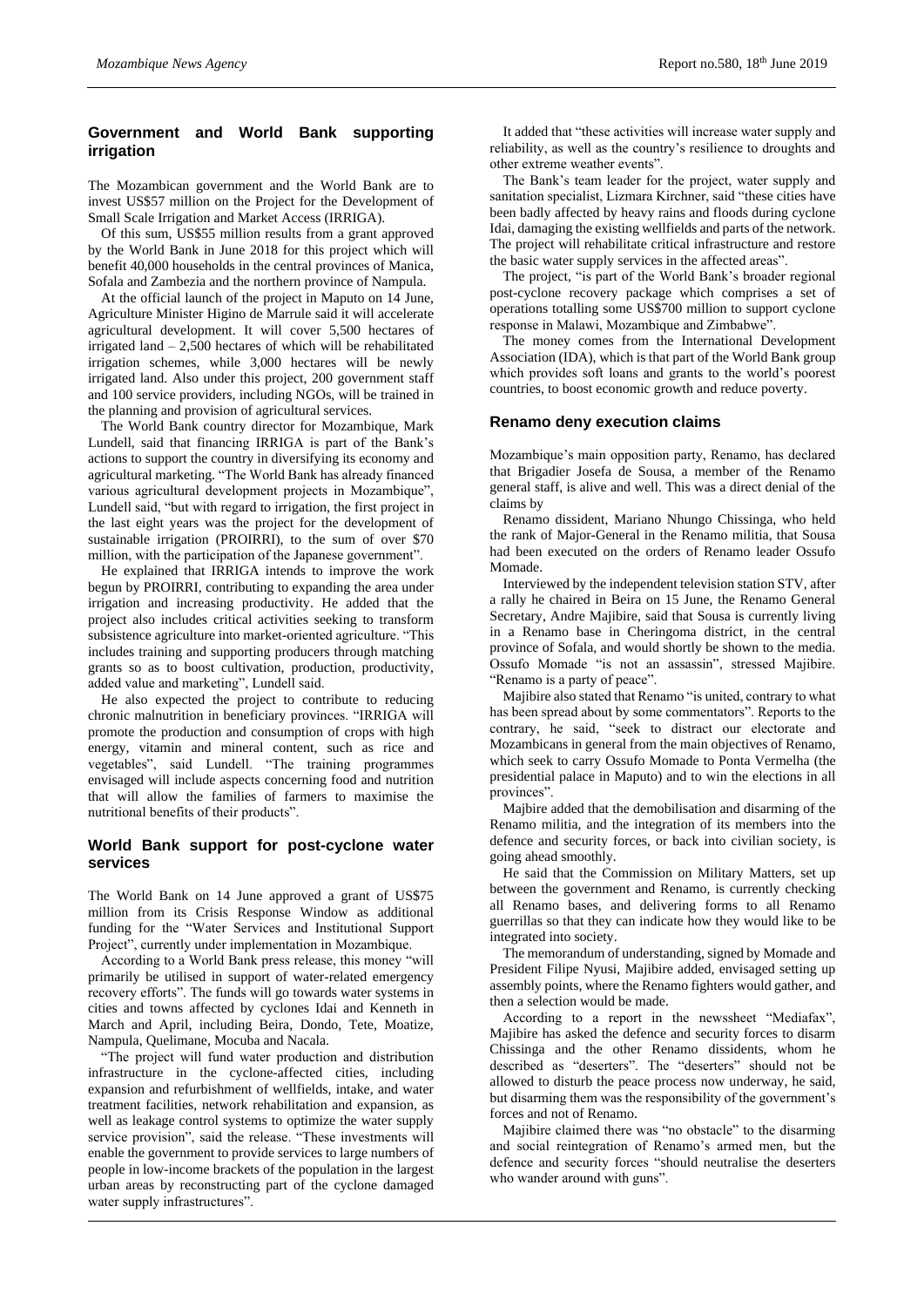#### **President Nyusi receives Chinese buses**

Mozambican President Filipe Nyusi on 14 June received 100 buses from the Chinese government. The Yutong buses can carry 90 passengers and are equipped with state-of-the-art technology. They come with spare parts and accessories and a training course for Mozambican drivers and mechanics.

Addressing a crowd in the Maputo neighbourhood of Magoanine, President Nyusi said these buses are part of "Plan 1000", launched by the government in May 2018, which envisages acquiring 1,000 buses to be distributed across the country in the current five year period.

The Chinese ambassador, Su Jiang, said the donation is the result of "the excellent relations of friendship and cooperation" between the two countries. He added, "in recent years, to honour the government's programme … China has donated 152 buses to Mozambique".

Transport Minister Carlos Mesquita said the new buses "represent some of the structural measures that the transport sector has been undertaking in close coordination with the municipal councils, with private operators and with other partners, seeking to ensure greater efficiency, comfort and safety in urban passenger transport in all the cities and towns of the country". According to Mesquita, "Plan 1000" will make it possible to meet 90 per cent of the demand for passenger transport in the Greater Maputo Metropolitan Area, equivalent to 550,000 passengers a day. This compares with the capacity of only 60,000 passengers a day in 2015, at the start of the current government's term of office.

#### **EU confirms post-cyclone reconstruction aid**

The European Union on 13 June confirmed that  $\epsilon$ 300 million (about US\$337 million) is available to assist Mozambique in reconstruction after cyclones Idai and Kenneth, which hit the country in March and April.

The EU ambassador to Mozambique, Antonio Gaspar, gave the guarantee in the city of Chimoio, during the 27th session of political dialogue between the EU and Mozambique.

The EU pledge was initially given in the international donors' conference held in Beira on 31 May-1 June. The money will be spent on key sectors for reconstruction such as infrastructures and agriculture. Other areas for aid would be identified during the meeting, said Gaspar. "In this dialogue with the government and the business sector, we must find out what potential Mozambique has and see how this intervention can be undertaken. The objective is to help rebuild the country after the devastating effects caused by nature", said Gaspar.

He added that a further concern was "strategies that seek to improve the business and investment climate, so as to increase the trade between Europe and Mozambique from a perspective of equality".

Chimoio is capital of Manica province, and the EU hopes that local Manica businesses "will discuss how to intervene to improve productivity and the export of existing products to the European market and bring the goods the country needs", said Gaspar. "That is our greatest expectation".

For his part, Mozambican Foreign Minister Jose Pacheco said that political dialogue is an established platform between the government and the EU, consisting of the two sides sharing information about the political, economic and social situation in their countries".

"Apart from sharing information, we shall also deal with the implementation of various projects underway in Mozambique with EU financing", he continued, adding that the government also intended to present draft plans that might be eligible for further European funding.

#### **Ethiopian Airlines to base operations in Beira**

Ethiopian Airlines intends, in the near future, to move its base of operations in Mozambique from Maputo to the central city of Beira, according to the company's representative in Mozambique, Daniel Tsige.

Tsige envisaged Beira as a transit airport, where people from Mozambique, or from neighbouring countries, could make connecting flights using Ethiopian Airlines. As from 25 July, he said, Ethiopian Airlines will start direct flights, three times a week, between Beira and Addis Ababa, using a Boeing 737- 800 aircraft. This will be in addition to the existing flights between Maputo and Addis Ababa.

"Since Beira is geographically in the centre of Mozambique and has an airport in good condition, it can rapidly develop into a central connecting point", said Tsige. He believed that people travelling to Mozambique from other countries would be able to take an Ethiopian airlines flight to Beira, and then take a flight on the company's local subsidiary, Ethiopian Mozambique Airlines, to other Mozambican cities.

The new flights also meant that travellers from northern Mozambican cities such as Pemba would no longer have to fly first to Johannesburg before catching planes to other countries. They could cut their journey time by making their connection in Beira. "In the near future, we also intend to fly directly from Beira to the other countries of southern Africa", said Tsige.

#### **Maputo pledges to decarbonise**

Maputo Municipal Council has declared its determination to speed up the "decarbonisation" of transport and to achieve the goal of "zero net emissions". To this end, the Mayor of Maputo, Eneas Comiche, and the Portuguese Environment Minister, Joao Matos Fernandes, who is also the chairperson of the Transport Decarbonisation Alliance (TDA), signed in Maputo on 11 June a memorandum of understanding on promoting decarbonisation.

Comiche declared that in signing the memorandum "we are aware of the direct and indirect impact of climate change on cities. We are aware of the negative effects on human health, infrastructures and services, economic activities and social systems".

He stressed that this was a major commitment by the Maputo municipality, which in coordination with the central Mozambican authorities, is promoting debate on climate change and decarbonisation.

"Local governments, who are in the front line in the struggle against climate change, are essential partners in achieving the objective of reducing the emission of greenhouse gases", he said. Local governments were a level of intervention "to find solutions and to mobilise local stakeholders".

The Portuguese minister said that Maputo is the first African city to associate itself with the Decarbonisation Alliance. He warned that without firm commitment and political will from all African countries, then emissions of greenhouse gases will continue to rise.

The Alliance, Fernandes added, fixes no rules, and imposes nothing on anybody. Instead, it is a body that encourages good practices so that public transport is undertaken by vehicles powered, not by petrol or diesel, but by gas, and later by electricity.

Public transport in cities such as Maputo, he said, should depend on new buses, and ones that produce lower emissions.

 $\_$  , and the set of the set of the set of the set of the set of the set of the set of the set of the set of the set of the set of the set of the set of the set of the set of the set of the set of the set of the set of th This is a condensed version of the AIM daily news service - for details contact pfauvet@live.com